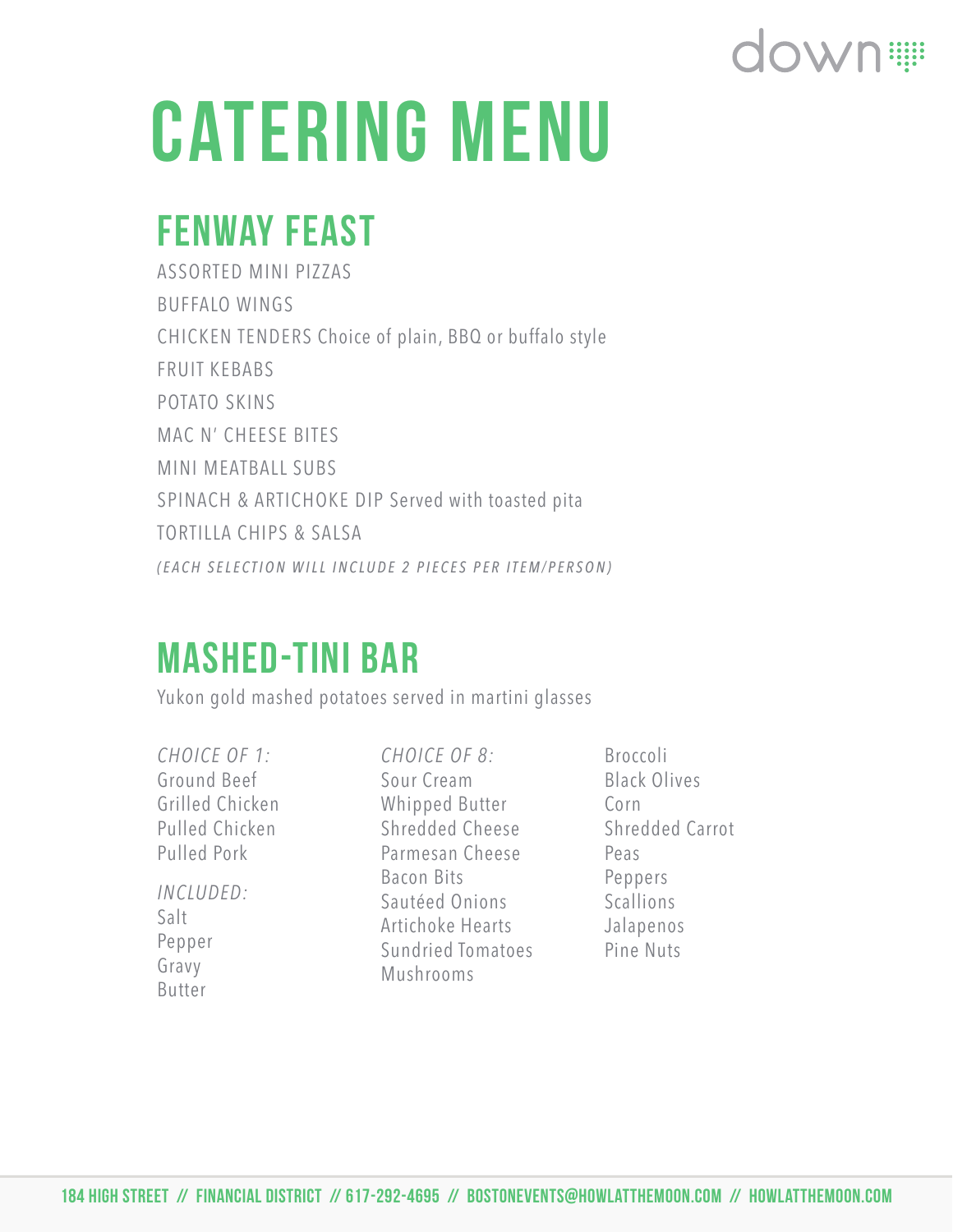# CATERING MENU

### **BUILD YOUR OWN PASTA BAR WITH CHEF**

*GLUTEN FREE PASTA IS AVAILABLE*

*CHOICE OF 3:*  Bowtie Elbows Linguine Penne Rigatoni Spaghetti

*CHOICE OF 3:*  Alfredo Marinara Pesto Piccata White Wine Garlic *CHOICE OF 2:*  Chicken Ground Beef Meatballs Sausage Shrimp Sliced Salami

#### *CHOICE OF 8:*

Parmesan Cheese Minced Garlic Diced Tomatoes Sundried Tomatoes Broccoli Artichoke Hearts

Peas Onions Carrots Mushrooms Peppers Corn

Black Olives Pine Nuts Green Onions Chickpeas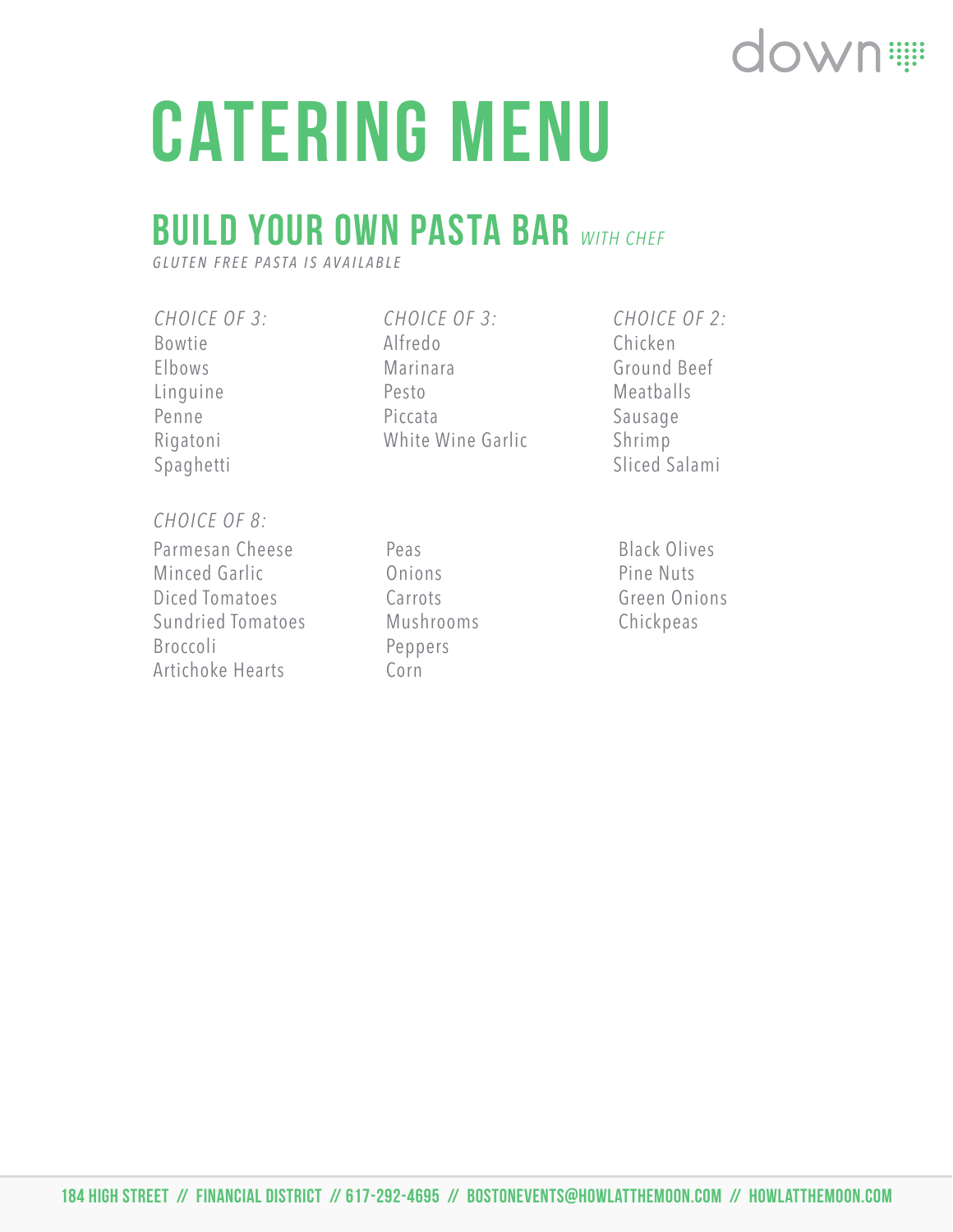# CATERING MENU

### Build Your Own Slider Bar

*ADD GLUTEN FREE SLIDER BUNS UPON REQUEST*

*CHOICE OF 3:*  Pulled pork Turkey burger Hamburger Eggplant Portobello

*INCLUDED:*  Ketchup Mustard Lettuce Tomato

#### *CHOICE OF 8:*

American cheese Blue cheese crumbles Cheddar cheese Mozzarella cheese Swiss cheese Bacon Butter lettuce Baby greens Red onions

White onions Sautéed onions Sautéed mushrooms Roasted red peppers Assorted raw peppers Coleslaw Relish Pickles Jalapeños

Avocado Guacamole Mayonnaise Chipotle mayonnaise Dijon mustard Garlic aioli Spicy ketchup Marinara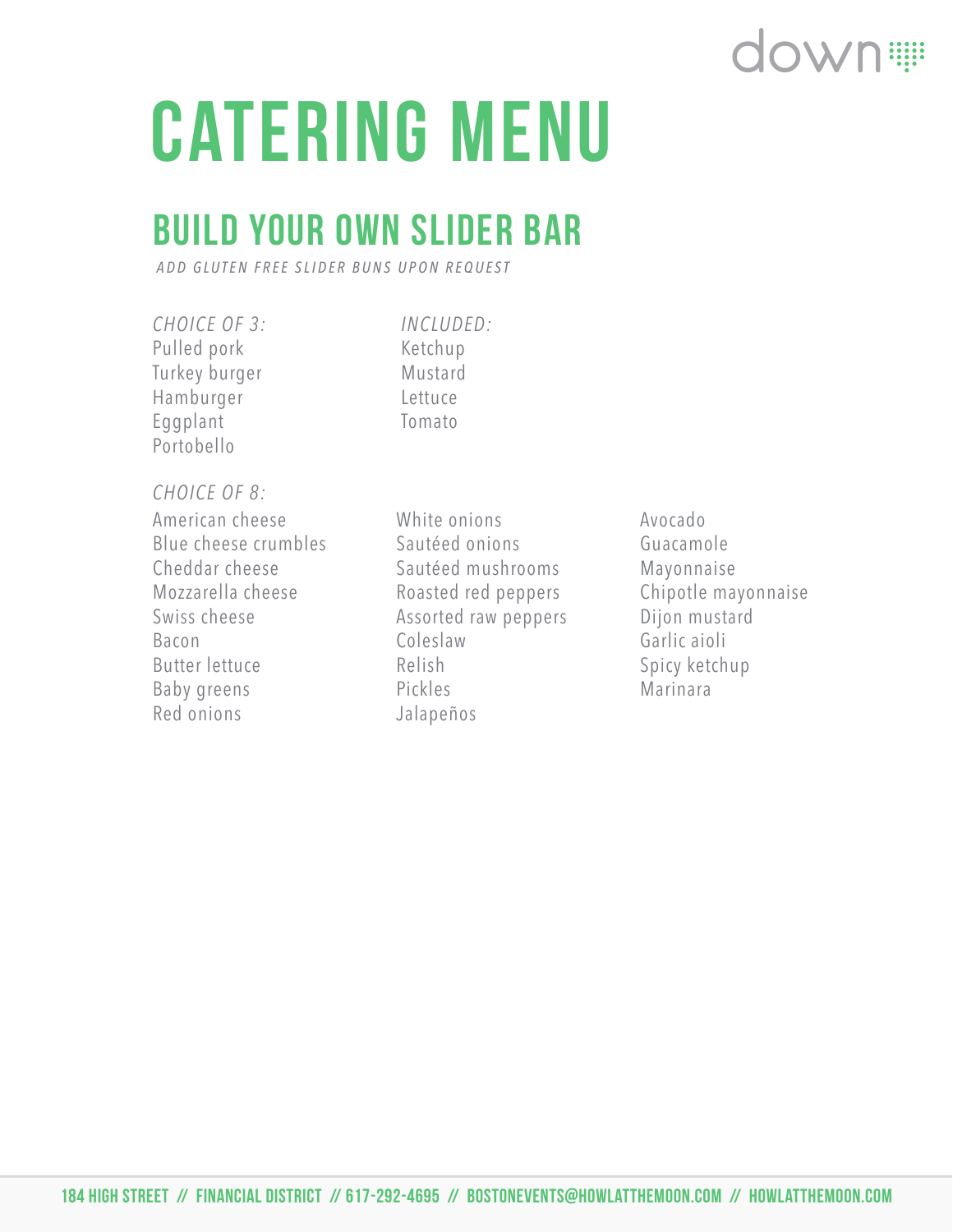## down:

# CATERING MENU

### buffet stations

*GLUTEN FREE PASTA IS AVAILABLE*

ENTRÉE SELECTIONS *CHOICE OF 2* Atlantic Salmon, choice of grilled or poached Basil penne rosa Bbq steak tips Boston stuffed scrod served with a seafood stuffing Chicken or shrimp penne fra diablo Chicken picatta Eggplant rotini with herb ricotta Penne pasta marinara Prime rib *- ADD \$15 A PERSON* Roast sirloin

SIDE DISHES *CHOICE OF 3* Arugula salad Caesar salad Garden salad Kale salad Grilled vegetables Grilled asparagus Au Gratin Potatoes Baked potato Roasted potatoes Rice pilaf Basmati rice Brown rice Penne pasta marinara Assorted breads & butter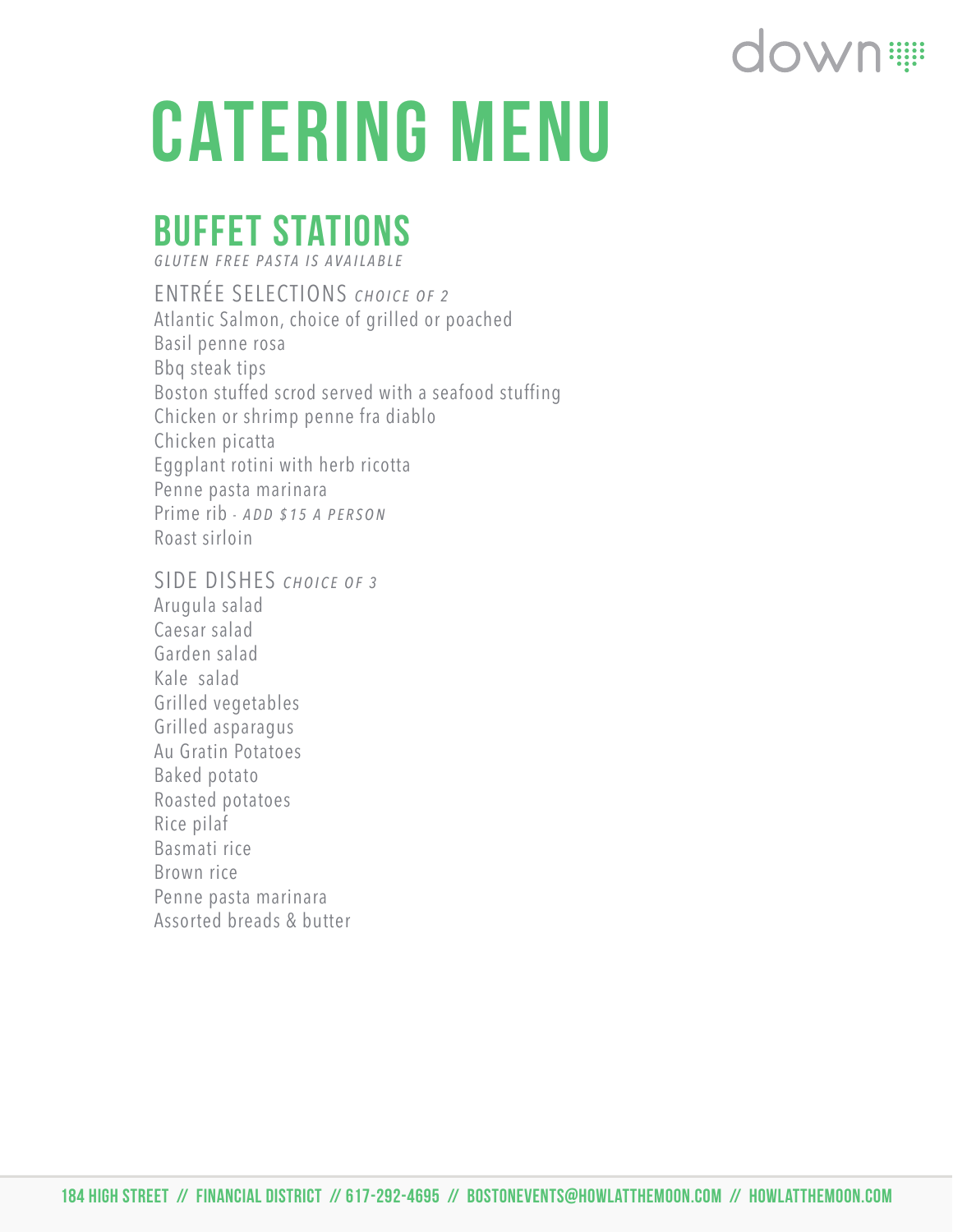## down:

# CATERING MENU

### Appetizers by the tray *CONTINUED ON NEXT PAGE*

ARUGULA SALAD with diced tomatoes, onions, crumbled egg with lemon vinaigrette

BACON WRAPPED SCALLOPS

BASIL PENNE ROSA

BRUSCHETTA with tomato, basil, olive oil and fresh mozzarella cheese

CAESAR SALAD

CHEESEBURGER SLIDERS

CHICKEN SATAY with peanut dipping sauce

CHICKEN TENDERS plain, buffalo or BBQ

CHICKEN OR STEAK QUESADILLA

BLACK BEAN OR VEGETABLE OUESADILLA

COCONUT SHRIMP

CRAB CAKES

CRAB RANGOON WONTONS with sweet and sour dipping sauce

FRESH FRUIT/CHEESE & CRACKER PLATTER

FRIED MAC N CHEESE WEDGES

FRIED CHICKEN/WAFFLE SLIDERS with BBQ maple syrup

GARDEN SALAD

GRILLED ASPARAGUS wrapped in prosciutto

JALAPEÑO POPPERS STUFFED with cream cheese

KALE SALAD with radicchio, black olives, diced cucumbers, tomatoes, feta with a Mediterranean vinaigrette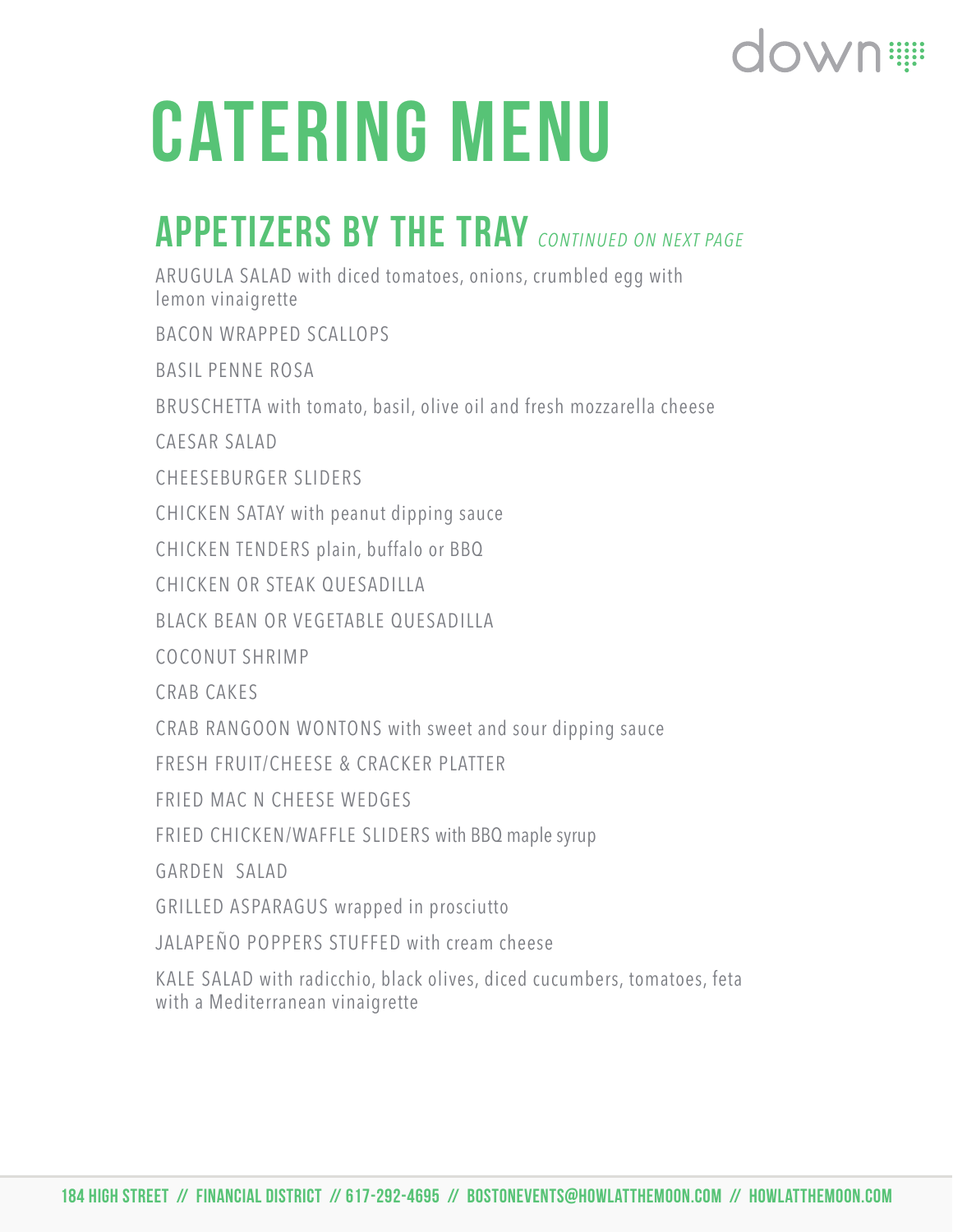# CATERING MENU

### Appetizers by the tray *CONTINUED*

MINI ROASTED VEGETABLE WRAPS with sprouts, carrots, zucchinis, lettuce and hummus spread

MINI PIZZA SQUARES *VEGETARIAN OPTIONAL* pepperoni, ham and pineapple, BBQ chicken or \*veggie

PIGS IN A BLANKET

POTATO SKINS

PULLED PORK SLIDERS

RICOTTA & HERB STUFFED PORTABELLA MUSHROOMS

ROASTED VEGETABLE PLATTER: baby herb roasted portabella, eggplant, zucchini, roasted red pepper and summer squash served with pita

SHRIMP COCKTAIL

SEAFOOD STUFFED MUSHROOMS

STEAK & CHEESE EGGROLLS

STUFFED PLUM TOMATOES stuffed with choice of tuna salad, herb & garlic ricotta or herb roasted veggies with mozzarella

TOMATO & FRESH MOZZARELLA SKEWERS

TURKEY SLIDERS with avocado, turkey, lettuce & chipotle mayo

VEGETABLE AND BLACK BEAN SLIDERS

VEGETABLE CUPS celery, peppers and carrots served in individual cups with choice of Blue cheese or ranch dipping sauce

VEGETABLE EGG ROLLS

VEGAN RAVIOLI with marinara sauce